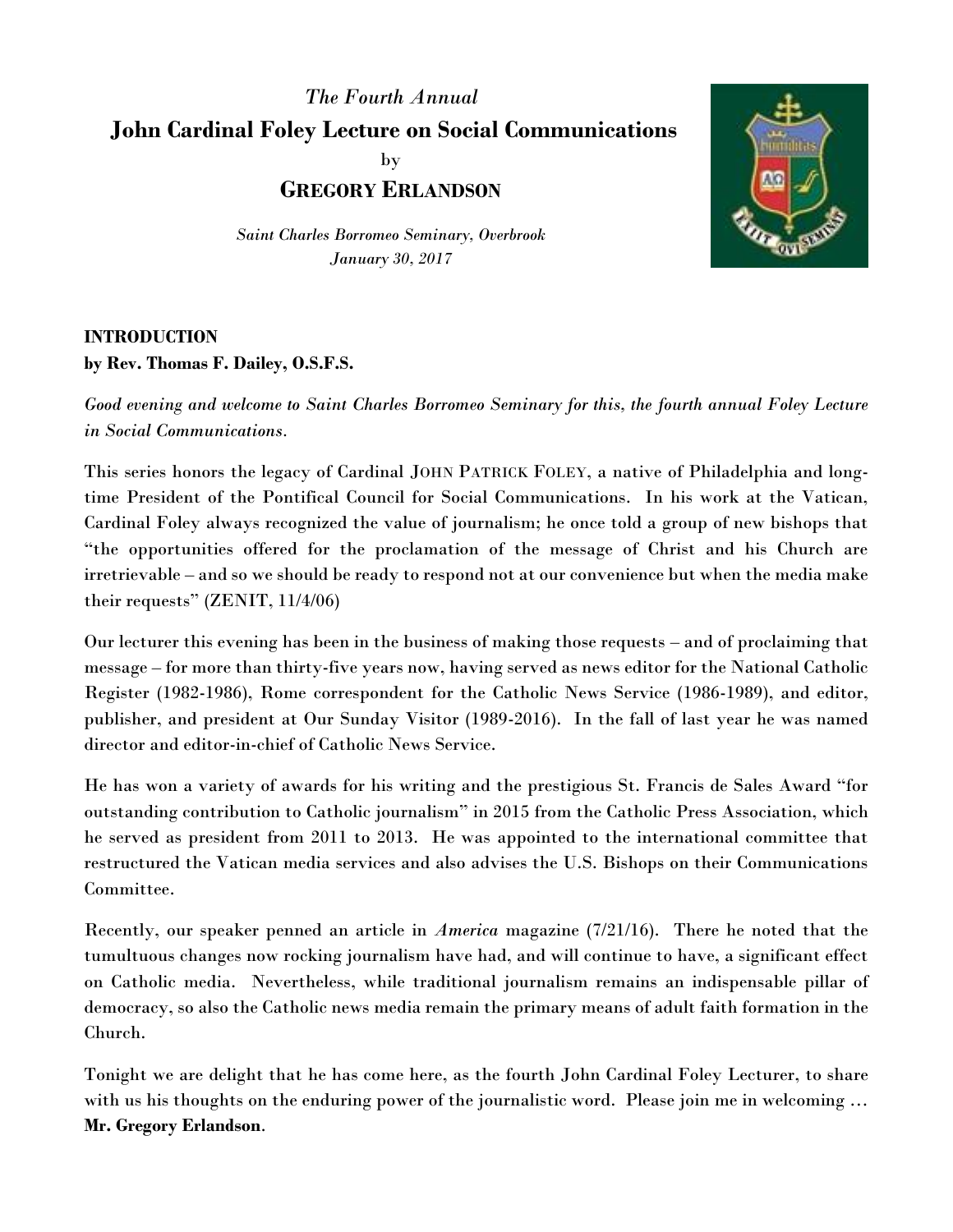## **THE POWER OF THE WORD: CATHOLIC MEDIA & FAITH FORMATION by Gregory Erlandson**

It is an honor to be here tonight at the John Cardinal Foley lecture on Social Communications. I find it quite remarkable that I am speaking at something named in his honor. Cardinal Foley was a giant in the Catholic press when I was just a rookie reporter and editor. I remember being at the 1984 Catholic Media Conference in Chicago—my first one – which I attended with Fran Maier. It was there that then Msgr. Foley, who was on the verge of being elected to the CPA presidency, had to withdraw because he had just been appointed president of the Pontifical Council for Social Communications by Pope John Paul II.

In Chicago he witnessed his good friend, Msgr. Owen Campion, assume the presidency instead. I can only guess if Cardinal Foley would have preferred the CPA presidency to his position in Rome – far from his beloved Philadelphia. Perhaps he knew firsthand what the Dominican Father Antonin Sertillanges once wrote: "It is not enough that you suffer with the Church, or for the Church; no, faith requires that you must suffer from the Church."

But Cardinal Foley was a good and faithful servant, and he did his duty faithfully and well, often with a twinkle in his eye and a bad pun or two, or three.

The longtime editor of the Philadelphia's diocesan newspaper, the *Catholic Standard and Times*, he was forever a favorite son of the Catholic press, and he was a great supporter of the Catholic press and those who worked in it. He attended virtually every Catholic media conference put on by the CPA during his Roman exile. The last one, several months before he died, was the centenary celebration of the Catholic Press Association in Pittsburgh in 2011. Too weak at that point to ascend the stage to speak, he sat at his table in the banquet hall and delivered what was in many ways his last testament.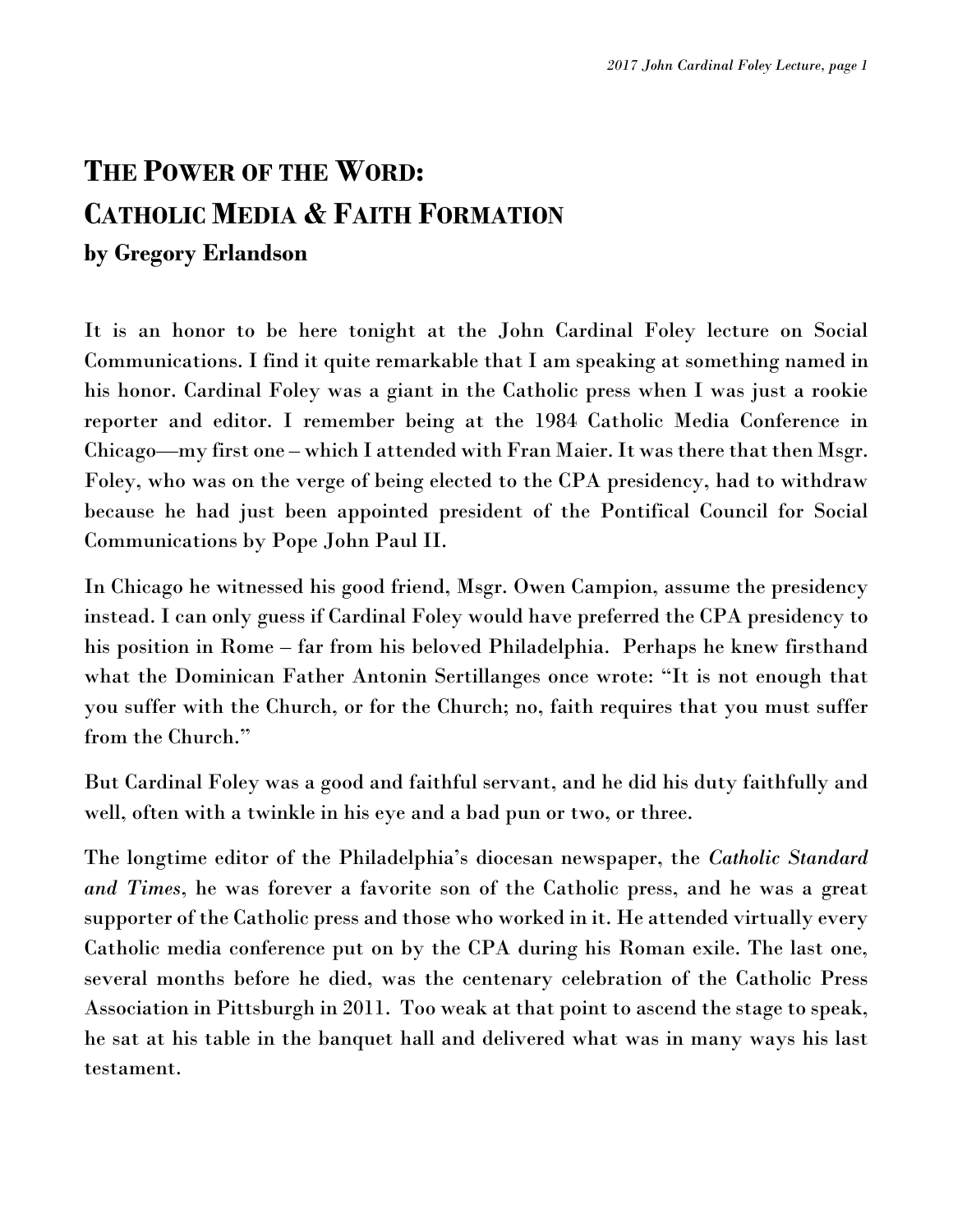True to form, he regaled listeners with several funny stories from his career, but then he grew serious. He concluded his remarks with these words:

"God has been very good to me in communications. I'm very proud to come from Philadelphia. I'm very proud to have started my communications life in Philadelphia. But while my work has been almost exclusively religious, I think you should also consider your work not necessarily religious, but as sacred.

"You all have a special bond with the people to whom you communicate. You owe them respect. You should treat them with dignity. You should challenge them to goodness. You have a great opportunity to influence the lives of others. They look up to you. They look to you for information, for formation, for inspiration. Please never fail to give them these types of encouragement … this sacred bond which should exist between you and your listeners and your viewers.

"May you continue to bring people to truth and to love, in a society which needs both."

This final sentence is, if anything, more true today than even just six years ago.

I'd like to talk tonight about what he calls "these types of encouragement," these privileged tasks of all who are in Catholic media: information, formation, inspiration.

But first I want to describe three crises that are facing the Church in this country. For what I want to say about the Catholic press and its role needs to be understood within the context of these crises.

None of these crises will surprise the folks in this room, I dare say. But my conversations with Catholics around the country suggest that they are unaware, except in the most superficial sense, of the challenges we face now and will face in extremis in the near future.

The first is the coming demographic cliff regarding the active priesthood. Priestly vocations have slowly increased in recent years, but they are nowhere near the replacement levels needed to address the rate of retirement and death of today's baby boomer priests. Each year an average of about 400 new priests are ordained nationwide, while an average of 1,500 retire or die. It was once estimated that 50 percent of priests then active in ministry would retire or die between 2009 and 2019.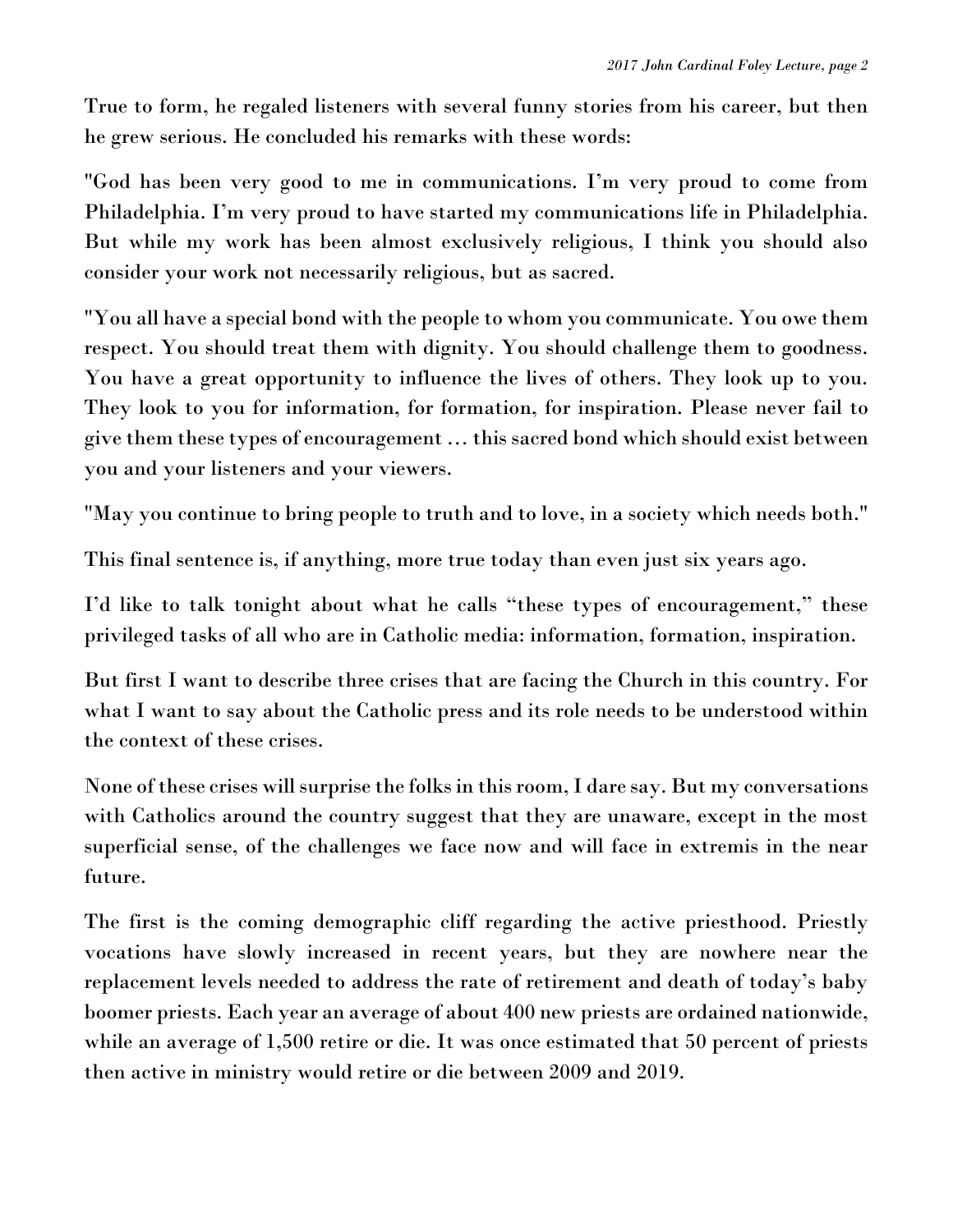While this clergy gap may not be a permanent condition, nor does it accurately describe the replacement rate in every diocese, it is the challenge facing the vast majority of them. The strategy in some dioceses of delaying the age for priests to retire helped in the short term but this is now coming to its natural end. The impact of the shrinking numbers of clergy on our parishes, our sacramental life and our people will be unavoidable in the next decade.

This decline is coinciding with another shift: The rise in divorces, re-marriages outside the Church and cohabitation, and the more recent but striking decline in sacramental practice. Catholic rates of divorce since the 1960s have grown significantly, as they have for society as a whole. Yet only about 15 percent of separated couples pursue annulments so that they might remarry inside the Church. The result is that because of their divorce or the irregular status of their remarriage, couples are drifting away from active practice. This has a clear impact on the family: More recently we are seeing a decline in sacramental marriages and a concomitant decline in the rates of Baptism and other sacraments. Religious educators and curriculum publishers are seeing the decline reflected in the size of religious education classes. The Catholic family, the bedrock of the parish and the Church's primary unit, has been under extraordinary stress, and the declining rates of sacramental marriage and Catholic practice – while impacted in part by class and region – are worrisome.

The third shift has been equally long in the making, and that is the challenge that parishes face in passing on the faith to the next generation. Since the 1950s there has been a seismic shift from a religious education rooted in an extensive Catholic school system to a predominantly parish-based system, once called CCD, staffed by volunteers and conducted after school hours or on weekends.

Only 15 percent of Catholic primary school-aged children attend Catholic schools. Statistics suggest that this decline may impact religious vocations, since Catholic schools are still where most religious vocations come from. This is not the only cause for concern. There are hundreds of dedicated DREs and catechists making great sacrifices to pass on the faith every day in this country. The difficult truth, however, is that the religious education system has not yet discovered how most effectively to educate and evangelize Catholic young people in the wake of the decline of the Catholic school system and the weakening of the Catholic family. Reasons for this have ranged from the quality of the pedagogy to the knowledge, or lack thereof, of the volunteers,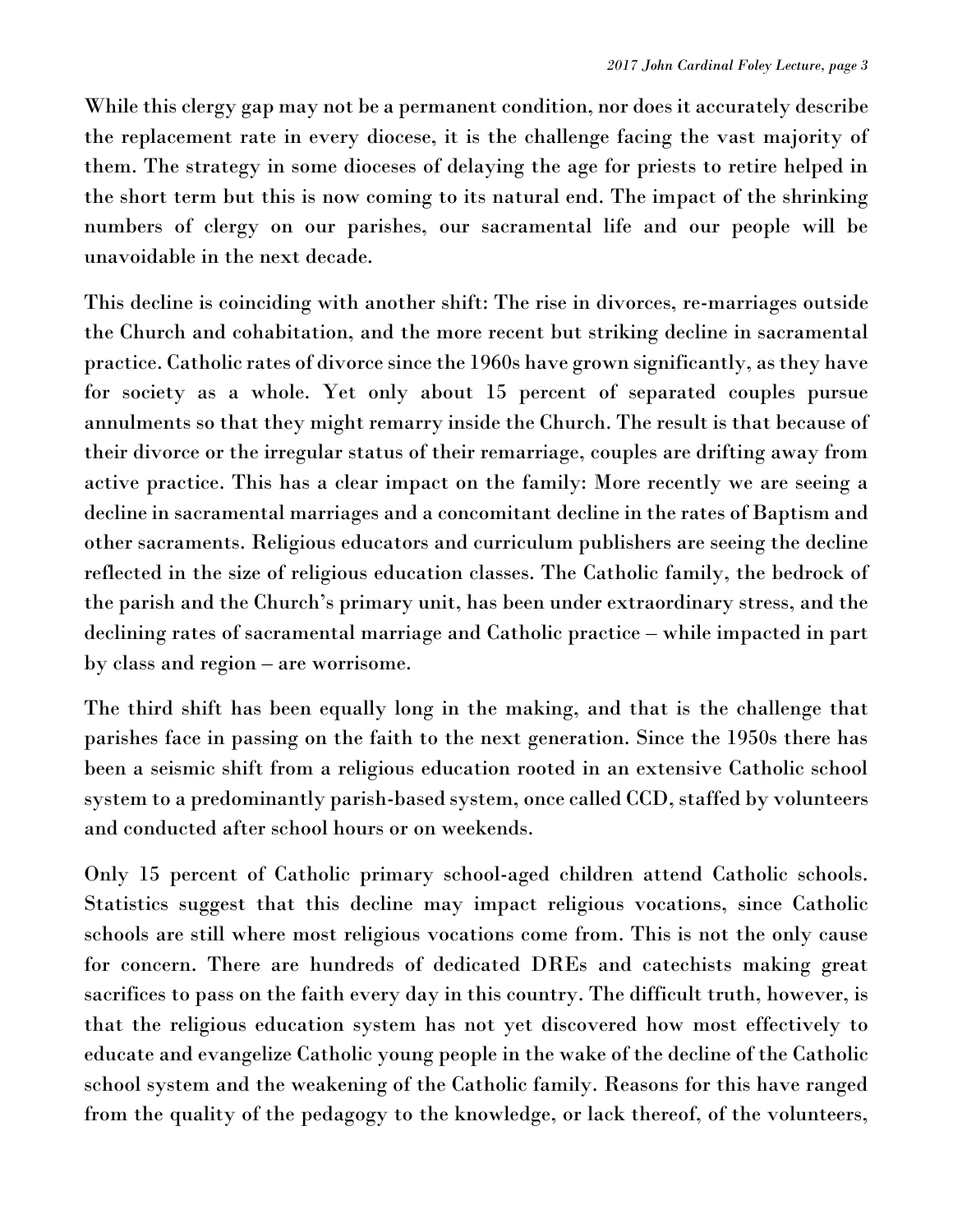but nearly everyone agrees that many Catholic parents are too distracted, undereducated in the faith or broken to assume their role as "primary educators" of their children.

To make matter more challenging, the same demographic change that is impacting the priesthood is impacting religious education. Many of the women Religious and exwomen Religious who have led religious education programs in so many dioceses are themselves reaching retirement age. Catholic universities, with a few notable exceptions, have abandoned catechetics as a discipline, and finding well-educated, wellqualified people to assume positions of leadership is increasingly a challenge in many places.

Two generations of parents have been educated primarily in, at best, 40-minute class sessions 20 or so weeks a year from first through eighth grades or until Confirmation, whichever comes first. Too many of them are, in terms of their religious I.Q., children inhabiting adult bodies. And while much has been made that Catholics today are the "best educated" in the history of the Church in this country, this applies to their M.D.s and their MBAs, not to their religious education.

For parishes and dioceses facing this trio of crises, forming adult Catholics in the faith is a critical need if we want to shore up parishes stressed by a clergy gap, if we want to shore up Catholic families that are the building blocks of those parishes, and if we want to shore up a parish- and family-centered religious education system. Yet most parishes have neither the resources nor the strategies to educate and evangelize today's adults who are themselves the products of this inadequate system.

At this point in U.S. Church history, the greatest strategic need facing the Church may be in the area of adult faith formation and education.

I would argue that within this context, a vibrant Catholic media – print, digital, radio, television – is needed more than ever. Why? Because it is still the most widespread means of ongoing adult faith education and formation we have today. As the Church and its parishes face this tsunami of challenges, the role of our Catholic media – the ministry of Catholic media – becomes invaluable.

And it is in this context that we examine the tasks of Catholic media as described by Cardinal Foley: to inform. To form. To inspire.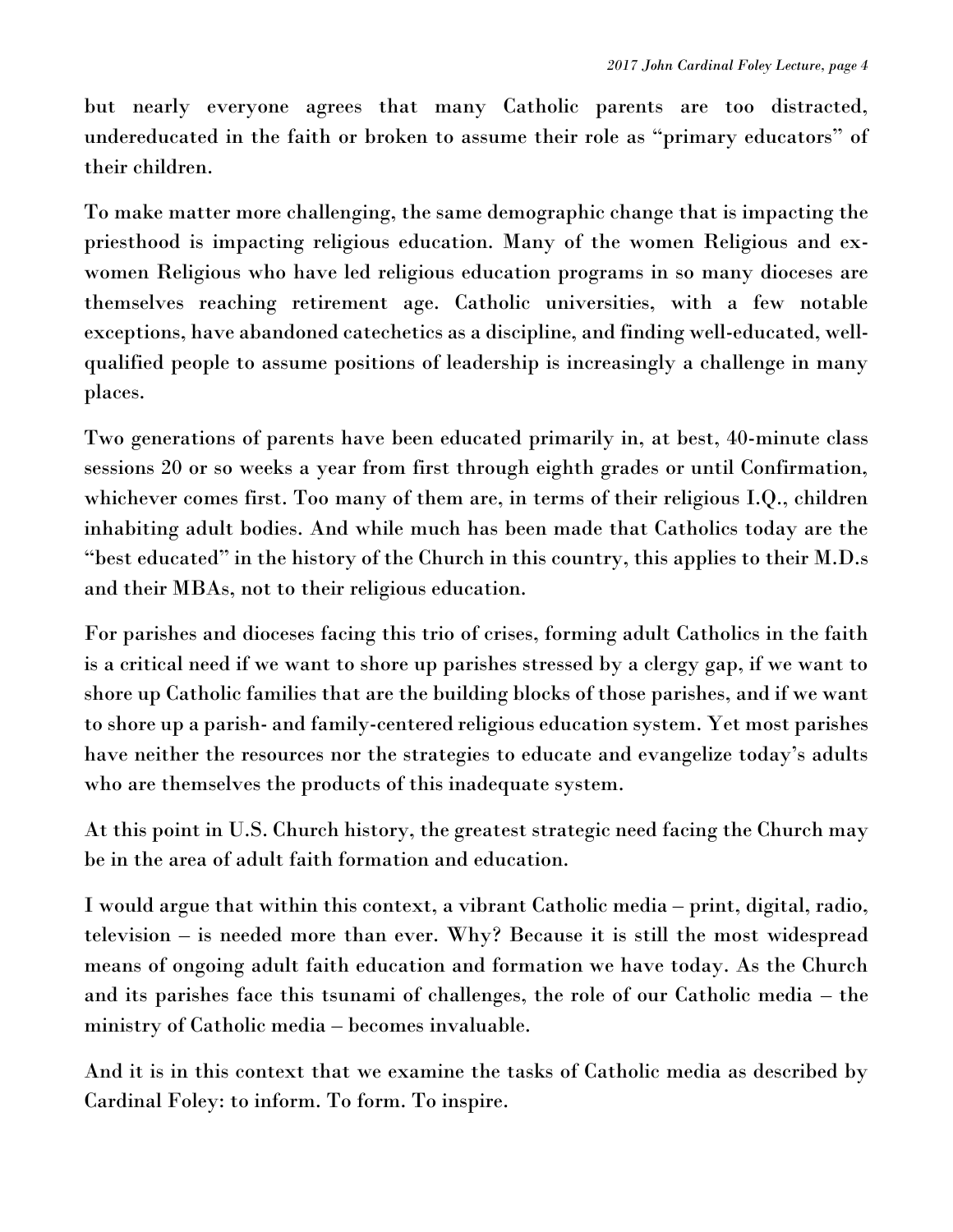First, to inform.

In 1992 the Pontifical Council for Social Communications, led by then-Archbishop Foley, issued *Aetatis Novae* ("On Social Communications on the 20<sup>th</sup> Anniversary of *Communio et Progressio"*). It states: "The power of media extends to defining not only what people will think but even what they will think about. Reality, for man, is what the media recognizes as real; what media do not acknowledge seems of little importance."

It goes on to urge that Christians "find ways to furnish the missing information to those deprived of it and also to give a voice to the voiceless."

This remains a primary task of Catholic media. Catholic media both provide that missing information to those deprived of it and give the Church its own voice. We know that whatever one thinks of the quality of the secular media, its coverage of the Church is uneven at best. At a time when Catholic leaders seek to engage the great issues of the day, their voices often barely rise above a whisper in the secular press. And just as unfortunately, most Catholics are like non-Catholics: That is, they get their information about the Church from secular media.

The Church needs its own voice to engage society and be heard in the public square, but first and foremost it needs a voice to inform Catholics, helping them to see reality through Catholic eyes. It needs a voice to tell the stories that are not being told, or not being told well, and it needs a voice to mobilize Catholics.

Take any of several critical issues about which Catholic readers are likely to be wellinformed *only* if they are reading about them in the Catholic press:

- The imposition on religious freedom by government regulations and mandates that affect Church funding of abortion and contraception services;
- conscience protection for medical personnel;
- a recent lawsuit filed in Chicago alleging an organization that has mercilessly attacked the Church over allegations of sexual abuse is being significantly funded by attorneys profiting from sex abuse lawsuits;
- the bishops' stalwart stance in defense of the undocumented and of refugees;
- the Church's decades-long support for health-care reform;
- efforts to aid the Christian diaspora now taking place in the Middle East.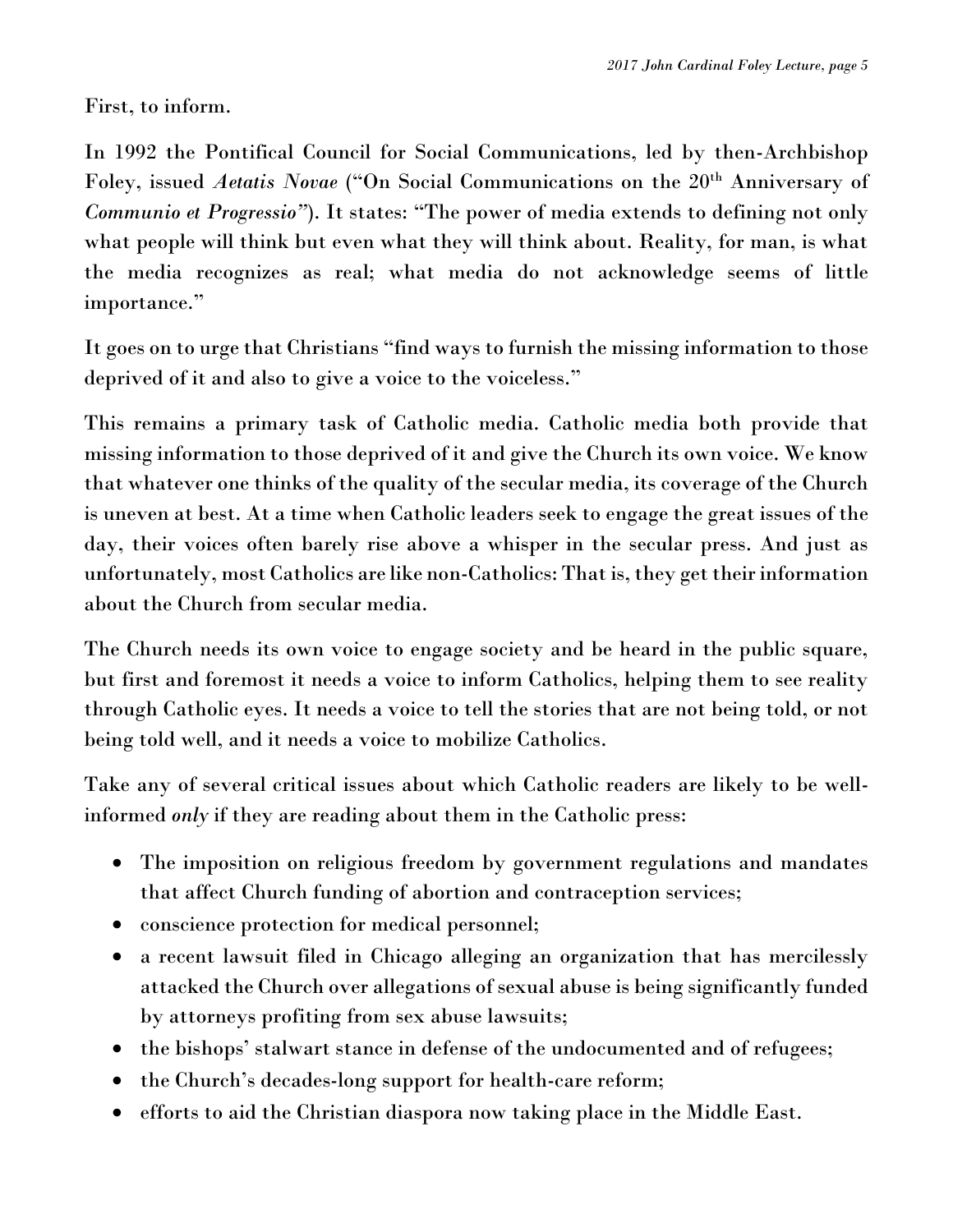And this is just one small sample of such stories from one small slice of the news cycle.

It is also Catholic media that can mobilize Catholics, getting the word out on events of importance, whether the 40 Days for Life or last December's day of prayer for migrants and refugees. This kind of mobilization necessarily involves social media for specific events, but it is traditional news reporting, backgrounders and analyses that educate and arouse the interest of Catholics and explain what is important about an event, an issue, or a public policy debate.

But information is also part of formation, which is our second task.

Being informed, seeing the world through Catholic eyes, is to increase one's understanding of one's own faith. The task of the Catholic media is not just the who, what, where, and when, but also the why. The regular appearance of a Catholic publication with news, analysis, columns and features in a virtual or actual mailbox does more to help form more adult Catholics than any other method or tool.

There is an instructive quote by Nicholas Johnson that I once taped to the front of our television set, much to the displeasure of my children: "All television is educational television," he wrote. "The question is: What is it teaching?"

All media, in fact, is educational media. The question is: What is it teaching? All media is formative. The question is: How are we being formed?

It is my belief that the Catholic press in particular and Catholic media in general remain the primary means of adult faith formation in this country. While much ink has been spilled and many trees have died for documents asserting the importance of adult faith formation, the truth is that most parishes have neither the funds nor the bandwidth to provide much in the way of such formation on any sort of regular basis. And when they put something together, pastors or faith formation directors usually say they are lucky to reach 10 percent – and that is 10 percent of *active* parishioners.

From the point of view of Catholic news media, the formation they provide is not the same as catechetics. It is not narrowly pedantic in intent, nor is it propagandistic. But in reporting on the world and in letting Catholic voices be heard unfiltered by secular media or the prevailing biases and values of the dominant culture, it plays a vital formative role more effective than any classroom. Today the Catholic press needs to be intentional in this role.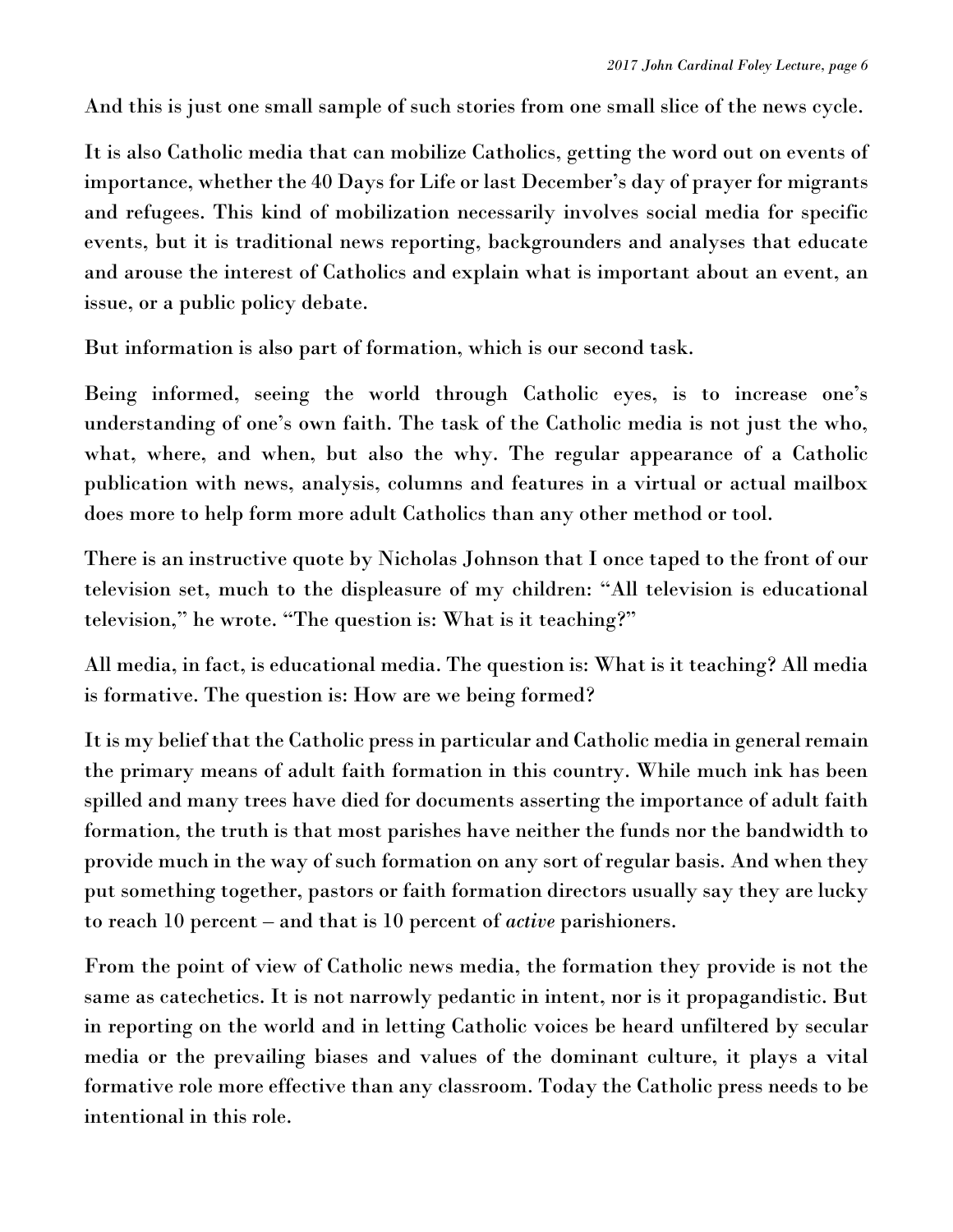The role and responsibility of formation on the part of Catholic media was at one time a given. Publications saw that as their primary ministry in the Church.

The truth is that this need for formation is greater now than ever before because Catholic readers are less formed than ever before.

Anyone who has been around Catholic educational issues for long has a favorite story about what this lack of formation looks like. I have mine.

It was told to me by a well-regarded sociologist of religion at Purdue University, who recounted the story of a guest speaker that his department had sponsored. The speaker was a progressive-minded priest who took it upon himself to assure the audience that they could dissent and still be good Catholics. While the faculty members were all nodding along, the students were getting more and more frustrated by the talk. Finally, one of them stood up and said: "You keep telling us that we can dissent and be good Catholics, but what are we dissenting from?"

The context for the priest's oration, understood by the faculty members who had shared the priest's educational and cultural background, was lost on the students who had neither. Even dissent, it appears, requires some basic formation in the faith.

Formation in the faith can mean many things. One catechist I know describes faith formation as "all the activities that form the human mind, body, and spirit to know, love and act as God wills for all creation."

We get another definition of sorts from the National Directory of Catechesis, which list the six tasks of catechesis:

- Promoting knowledge of the faith
- Promoting knowledge of the meaning of the liturgy and sacraments
- Promoting moral formation in Jesus Christ
- Teaching the disciple how to pray with Christ
- Preparing Christians to live in community and participate actively in the life and ministry of the Church
- Promoting a missionary spirit and vocation that prepares disciples to be present as Christians in society.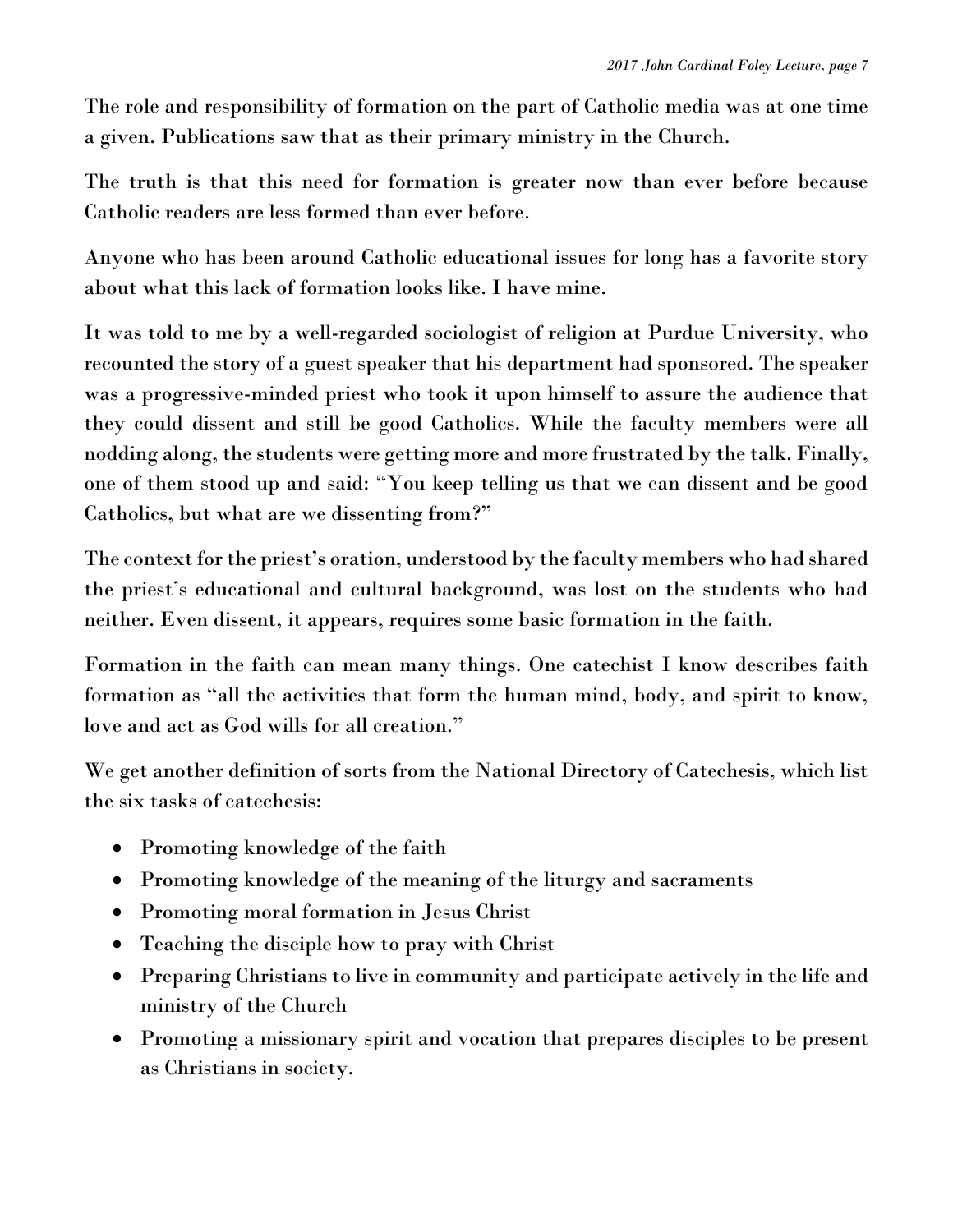While not every article or every publication will address all these issues, one can see how a regular daily, weekly or monthly engagement with Catholic media can be seen as supportive of Catholic faith formation. Even covering controversial issues such as the current debate surrounding Communion for the divorced and remarried can be instructive about the Church's teaching regarding the sacrament of marriage. Articles about prolife or human dignity are instructive in moral formation. News about the national and international Church allows us to see how other Catholics are living out their faith in different communities. It is also an antidote to the temptation of a parishcentric congregationalism.

While Catholic media rarely present the faith in a systematic way, it is very much a presentation rooted in the real world. It shows the faith alive and relevant in our society today.

Catholic media not only can present the faith as a living reality impacting the world, but it can also be responsive to the needs of its audience in a way that is both the nature of our profession and profoundly pastoral. With the advent of social media, Church communicators have a unique means of identifying and responding to what its people need, or to the questions they are asking. The immediacy of Twitter, Facebook and other channels allows Catholic media to meet these needs and answer these questions quickly.

One recent example was the story late last fall about the Vatican's guidelines clarifying how to handle cremations. On the one hand, the story was nothing new for the Church in the United States, which had been following such guidelines for some years. But despite that, when Catholic News Service published a story about the Roman document, our Facebook page immediately lit up with all sorts of questions about the guidelines, including some anguished comments from people quite disturbed that they had unknowingly violated them.

This provided an opportunity for CNS to cull some representative questions and then publish an FAQ with responses from the USCCB's liturgy committee. It promoted knowledge of the faith (one of those six tasks) by being concise, authoritative and pastoral.

Another opportune area of formation in Catholic media resides in the tawdry arena of what today is being called fake news: We Catholics experienced a bit of it this past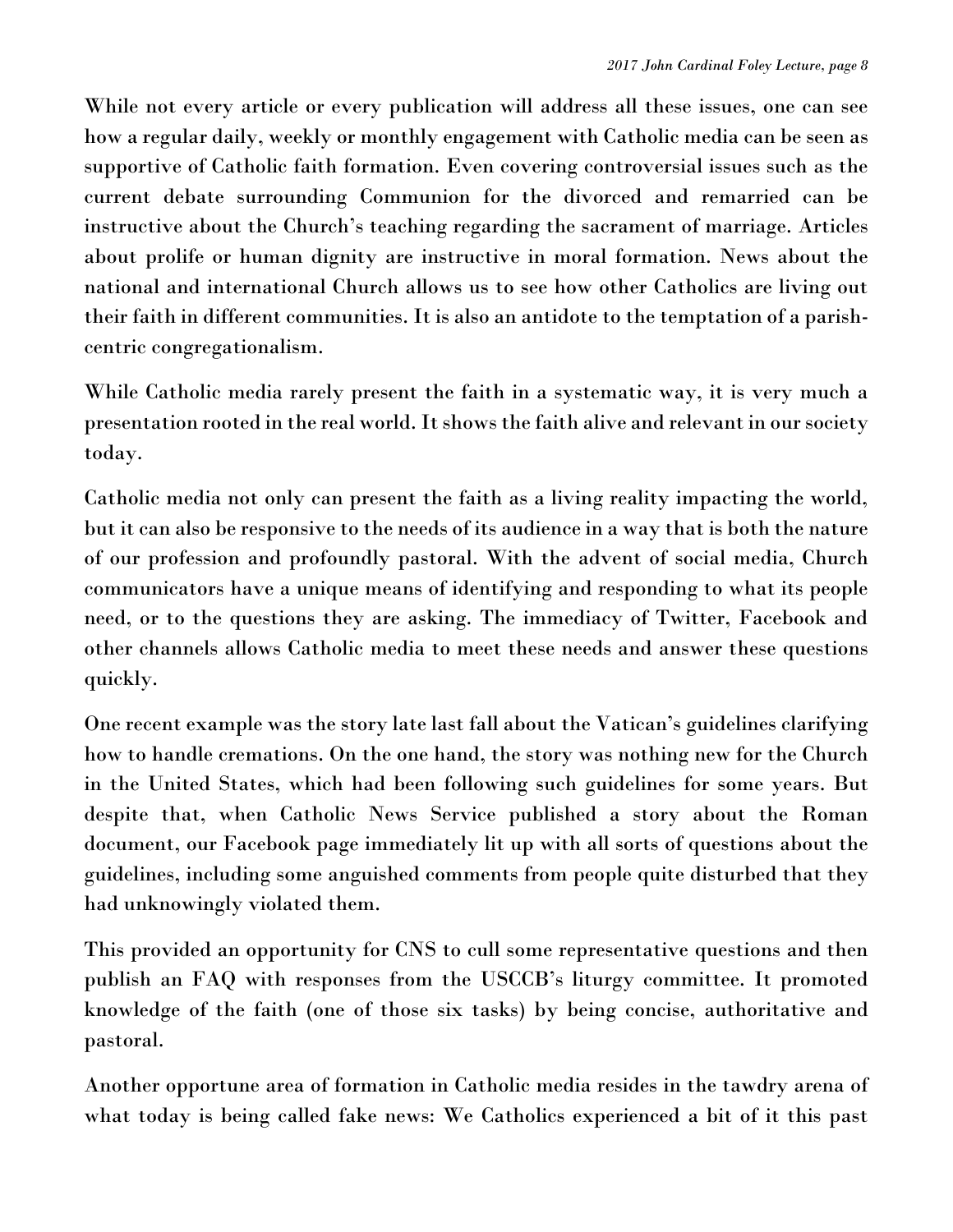election cycle when a fabricated story claimed Pope Francis had endorsed Donald Trump for president. While those of us knowledgeable about the Church – and the absolute lack of papal endorsements for any U.S. presidential candidates – were inclined to be dismissive of such misinformation, it was one of the most widely circulated false stories of this election season.

Its popularity underscores the fact that those of us who are "Catholic professionals" often do not take seriously the challenges to the faith that average Catholics face.

We should. As a Church we have been dealing with "fake news" for centuries. In the 19th century, it was Maria Monk's "awful disclosures," an anti-Catholic best-seller falsely describing lurid scandals in the convent. In the 20th century it was Alberto Rivera's wild conspiracy theories about the Jesuits and Jack Chick's comic book distortions of Catholic beliefs.

It hasn't ended in the 21<sup>st</sup> century either. On YouTube, if you go to watch a video created by Catholic News Service, you are likely to find some much less edifying videos posted on the right rail next to ours. One I recently discovered was a fundamentalist preacher declaring that "Pope Francis is the greatest false prophet of our age." YouTube's version of ecumenical dialogue, I suppose.

Catholic media can play an important role in faith formation by responding to the anti-Catholic and anti-religious allegations that many of our faithful so commonly encounter.

My youngest daughter is a freshman at a Midwestern state university. In her first semester, she was challenged both by Evangelicals asking if she was born again and if she accepted Jesus as her Lord and Savior, and by the more science-minded who questioned any faith in God at all. This kind of proselytizing double-team can be overwhelming, even for a Catholic school kid. There is a need for a new kind of apologetics that is more about the formation of Catholics who will increasingly find themselves strangers in a strange land than it is about public debates with those who challenge our beliefs.

A model for the tone and content of such an apologetics and the goal of such a formation might be found in the words of Blessed John Henry Newman: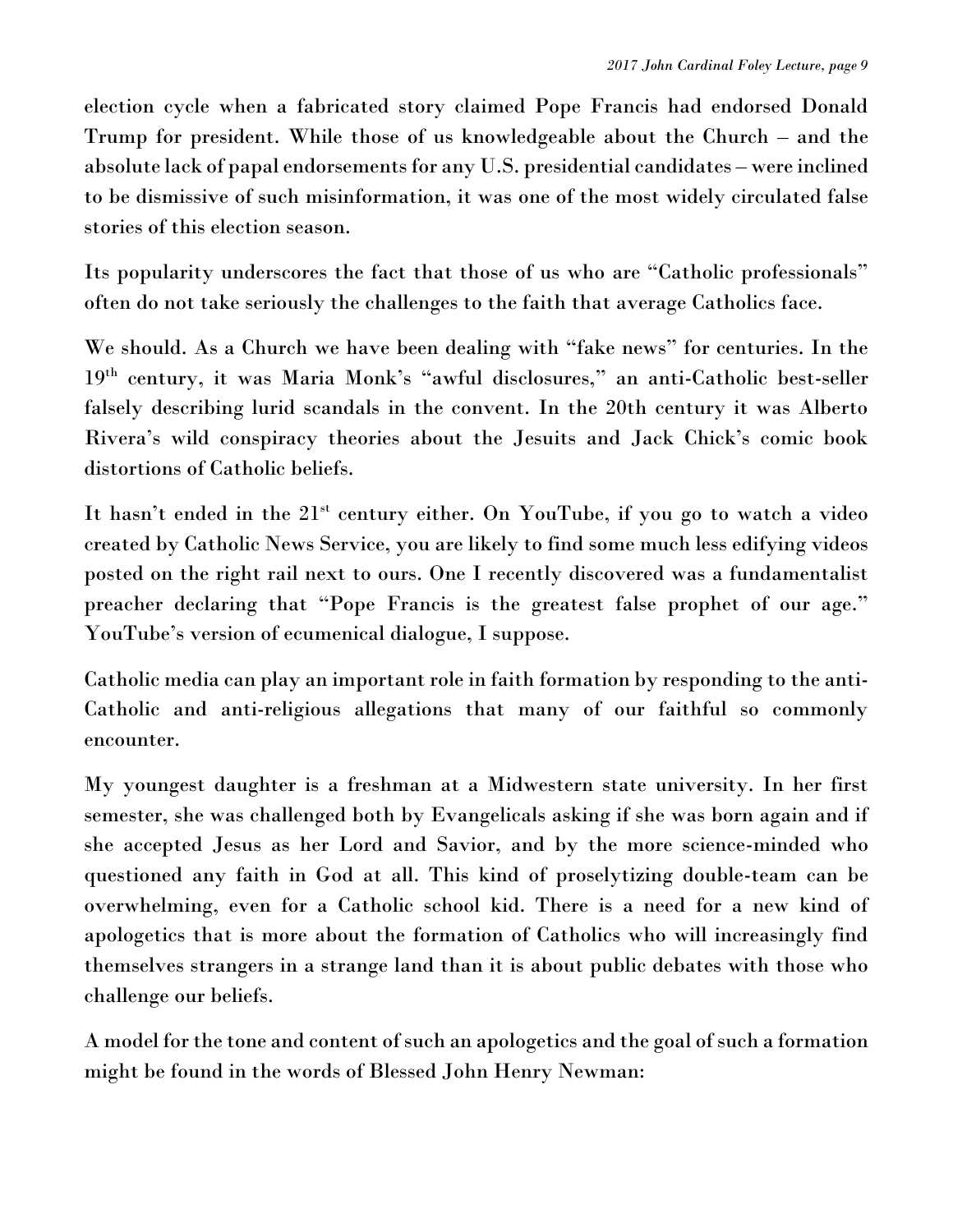"I want a laity, not arrogant, not rash in speech, not disputatious, but men who know their religion, who enter into it, who know just where they stand, who know what they hold and what they do not, who know their creed so well that they can give an account of it, who know so much of history that they can defend it."

The final task assigned to Catholic media by Cardinal Foley is to inspire.

In the world of media, the inspirational story is the human interest story. These can be stories about ordinary Catholics doing extraordinary things, from founding a center to care for pregnant, unwed mothers to running a Catholic Charities office and serving the powerless.

These can also be stories of great holiness and witness. The martyrdom of Fr. Stanley Rother in Guatemala is an inspiring account of faith and courage, a man of heroic virtue who risked death to stand with the powerless and forgotten.

From a Catholic perspective, the power of such stories, and the need for such stories, is to show that what God asks of us, what the Church teaches, can be lived out in the real world. What Pope Francis is challenging us to do – to heed the cries of the poor, to walk with the powerless, to speak for the voiceless – can in fact be done. Is being done. And that even when the Church asks of us things that the world says are impossible, to make sacrifices that the world has no interest in making, it can be done. It is being done. And the lesson is that we can do it too.

To quote Cardinal Foley again, it is one of the tasks of the Catholic press to "challenge our readers to goodness." The great insight of the lay movements of the  $20<sup>th</sup>$  century and affirmed by the Second Vatican Council is that we are all called to be saints. Holiness isn't just a job for Father, or Sister. This is our job.

In his 2017 Message for the World Day of Communications, Pope Francis emphasized the notion of inspiration as part of the role of communicators. He urged communicators to "search for an open and creative style of communication that never seeks to glamorize evil but instead to concentrate on solutions and to inspire a positive and responsible approach on the part of its recipients. I ask everyone to offer the people of our time storylines that are at heart 'good news.'"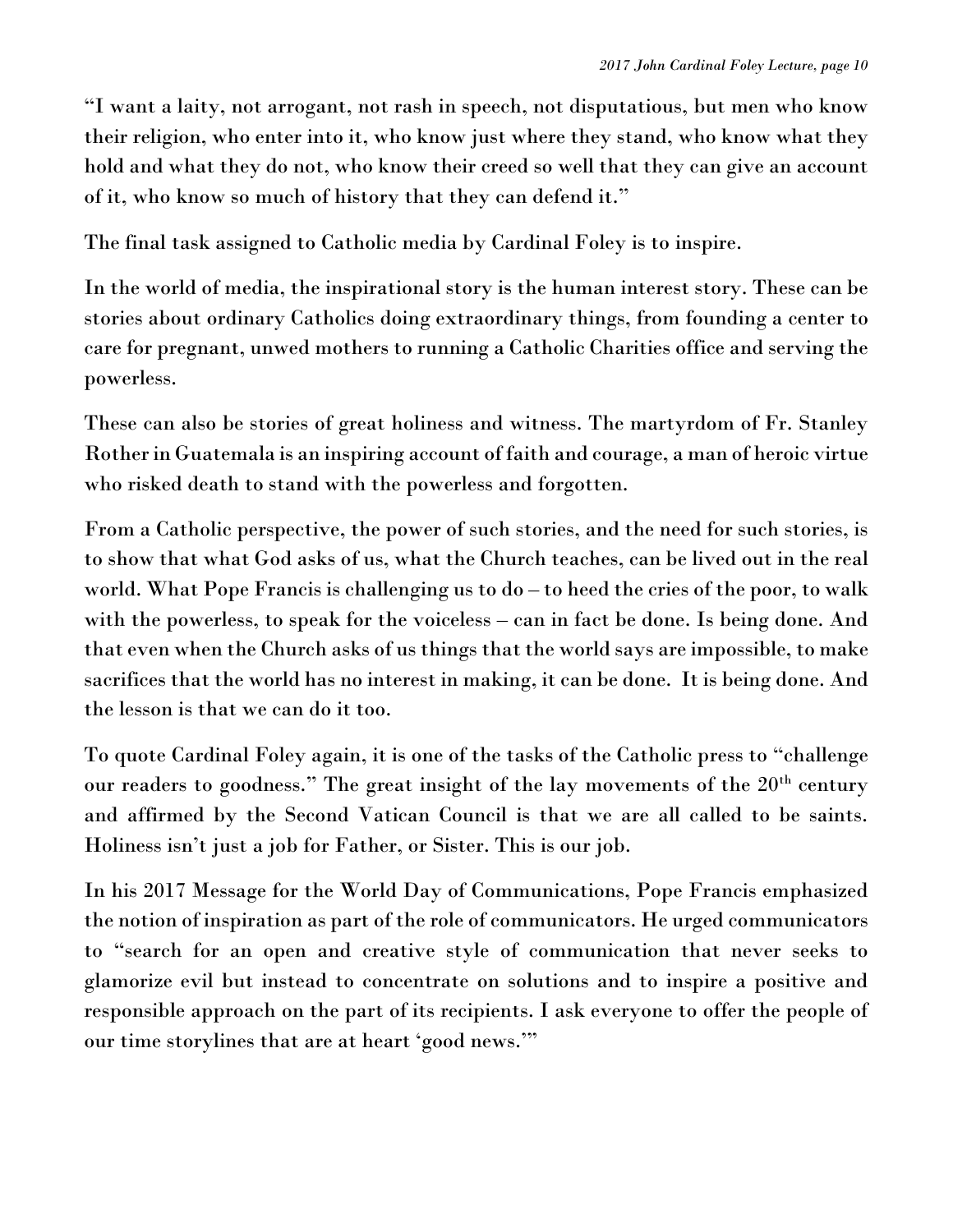This notion of telling the "good news" is not an invitation to publish pious drivel devoid of any hint of controversy. Indeed, Pope Francis makes clear that the good news is Jesus himself, not some anodyne gloss meant to comfort by not disturbing.

Nor should journalists, essayists and editors dumb down their content, but should eschew both the saccharine and the superficial. Publishers must not shy away from contentious debates or the painful news story that the secular media is covering in full. It was Pope Benedict who told communicators that "the final worth of any communication lies in its truthfulness."

To inform, to form and to inspire should be part of the DNA of any Catholic media organization these days. This serves the Church and it is part of our vocation. Both the Church and media themselves need pews filled with those lay men and women that Newman described, people who know their religion, know where they stand, "know what they hold and what they do not."

In the words of Cardinal Foley once again, we should treat our readers with dignity and respect the special bond we have with them. One aspect of this relationship is recognizing that Catholic publications, websites and social media are not one-way channels of communication, but serve as two-way channels. They are tools for listening as well as speaking.

The document *Aetatis Novae* stressed "the importance of the fundamental right of dialogue and information within the Church." In its discussion of media, it recalls that both *Communio et Progressio* and Canon Law affirm that "the faithful 'are at liberty to make known their needs, especially their spiritual needs, and their wishes' to these pastors, and that the faithful, in keeping with their knowledge, competence and position, have 'the right, indeed at times the duty, to express to the pastors their views on matters concerning the good of the Church."

In an era of social media and big data, the Church has been given some unparalleled means to hear the voices of its people. While at times this may seem more headache than blessing, this is a rich pastoral resource for the Church. Responsiveness to these voices can be an antidote to the alienation from societal institutions like the Church that is so prevalent today. And it is a tool that editors as well as pastors can use to respond more effectively to the needs of their audiences.